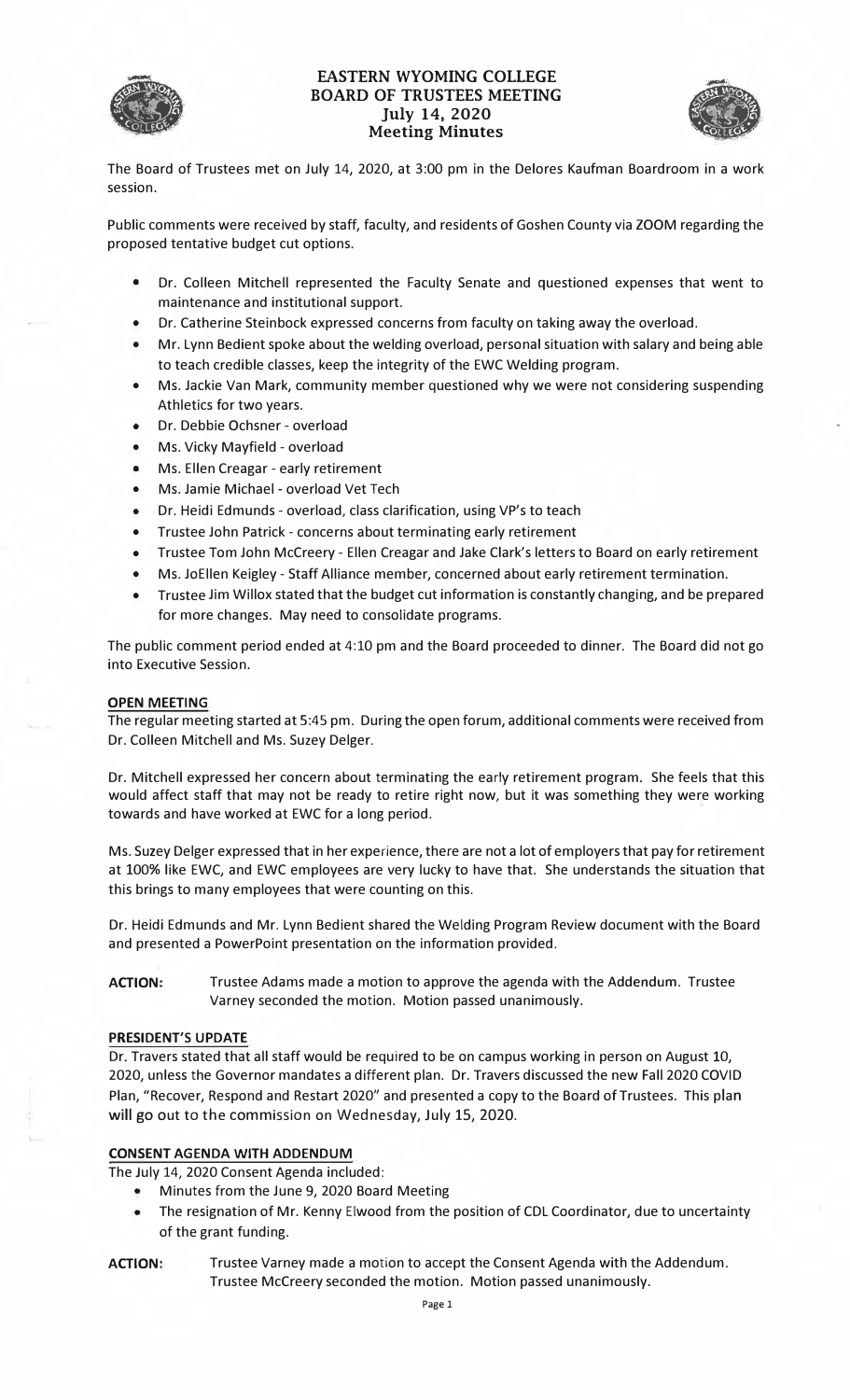#### **ACTION ITEMS**

- **ACTION:** Trustee Patrick made a motion to approve the July Financial Report. Trustee Varney seconded the motion. Motion passed unanimously.
- **ACTION:** Trustee Bartmann made a motion to approve the Fiscal Year 2021 Final College Budget. Trustee Varney seconded motion. Motion passed.
- **ACTION:** Trustee Mccreery made a motion to approve the Fiscal Year 2020 Transfers of Unexpended/Unencumbered Appropriations and Requested Budget Authority Increases. Trustee Varney seconded the motion. Motion passed unanimously. The transfers are stated below:

The Unrestricted Operating Fund was increased by \$26,461 to balance the revenues and expenses. It was necessary to transfer \$242,000 from Instruction to both Institutional Support {\$90,000} for increased expenses and to Operations & Maintenance of Physical Plant {\$152,000} to cover utilities expense overages and maintenance expenses for the fiscal year. Within the Restricted Fund budget, it was necessary to transfer \$59.500 from Scholarship to Instruction {\$30,000), Research (\$12,500}, Student Services (\$15,000}, and Institutional Support {\$2000) to meet their respective shortages. Within the Unrestricted Auxiliary Fund, \$25,000 was transferred from Food Service to Housing to cover shortages created by increased expenses. The Plant Funds, New Construction was increased by \$289.872 to adjust the budget amount to the actual level of expenses for the ATEC project in FY20. \$164,000 was moved to Disposed Equipment/Other to meet expected depreciation expenses. We therefore request approval to the budget changes for the fiscal year ended June 30, 2020, as presented.

#### **Tentative Proposed Budget Cut Discussion and Comments**

*Comment:* Trustee Willox stated that he would be in favor of terminating the early retirement program and realized that there may be a hesitation to not terminate it now. He feels that it would be very unfair to staff to just leave them hanging for a year, not knowing if it was going to be terminated or not.

Trustee Willox also stated that instead of going for the entire 100% of overload, examine 50% of it and then look at an Administration position too.

*Comment:* Trustee Patrick proposed a plan that will be subject to change in every aspect. He would support moving forward with the assurance from Administration and Dr. Travers that we can have the ability to have additional discussions on what the final budget would look like.

*Comment:* Dr. Travers stated that this is just a proposed tentative plan, and a lot could happen in the future. She put together a plan for the 20%. Dr. Travers stated that we could move forward and know that nothing is in stone. Dr. Travers stated that the faculty made some good points about overload and she would consider 50% reduction instead of 100%.

*Comment:* Trustee Patrick proposed a 10% reduction that would come from unfilled positions with the next part of the cuts is due September  $15<sup>th</sup>$ . In the next few months, we can look at the next set of 10% cuts and examine them further.

*Comment:* Trustee Adams asked Dr. Travers if the others colleges are following Sheridan and Gillette with their cuts and if they do, who would EWC have to compete with. Dr. Travers stated that there are other colleges that we could play and fulfill our season completely and would not be an issue.

*Comment:* Trustee Ochsner needed some clarification if Administration was part of the full time line item. The thought was to make it its own individual line.

*Comment:* Trustee Willox wanted to clarify that the \$200,000 is "any" Administrative full time position. Attorney Evans stated that this is considered just a placeholder number, as required by the Wyoming Community College Commission and as we anticipate the possibility of cutting and it has not been identified specifically.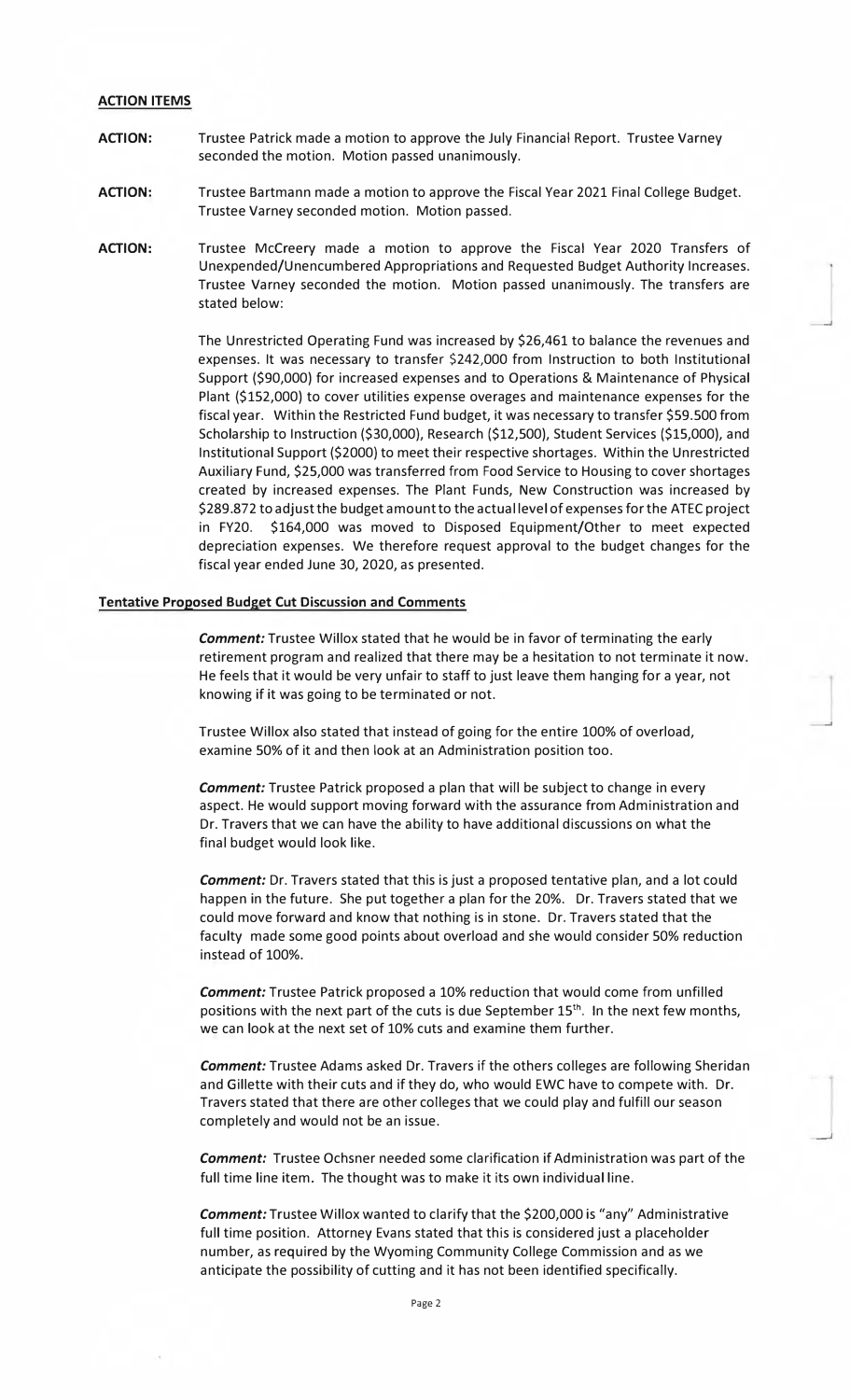**ACTION:** Trustee Bartmann made a motion to approve the Tentative Proposed Budget Cut Plan as required by the Governor. Trustee Varney seconded the motion. Motion passed unanimously with additional considerations in the future months on the upcoming budget cuts and ability to readdress the budget cuts as they progress.

- **ACTION:** Trustee Patrick made a motion to grant Honored Retiree Status to Ms. Linda Evans. Trustee Varney seconded the motion. Motion passed unanimously.
- **ACTION:** Trustee Bartmann made a motion to approve the Draft Fall 2020 COVID Plan. Trustee Ochsner seconded the motion. Motion passed unanimously.

#### **Termination of Early Retirement Discussion and Comments:**

*Comment:* Trustee Patrick expressed that he understood the financial burden to employees by terminating the program and that they have looked forward and relied on this for their retirement plan. It would be unfair to terminate this immediately. He feels that if we need to terminate this, we should give notice to the employees later, possibly a year from now and give those employees more time to consider their options.

*Comment:* Trustee Varney expressed concern about terminating the early retirement program. These employees have given years of service and then we suddenly end it. Is there any obligation from the college to these employees if we terminate it? Attorney Evans stated that we would have to go through the policy process to change or delete the policy. The most conservative plan would be to terminate it in the future and go through the proper procedure to do so.

*Comment:* Trustee Mccreery feels that there was not a lot of time involved to really look at this option of terminating early retirement. He feels we need to debate it more.

*Comment:* Trustee Adams feels that employees really did not have a lot of time to make plans to either take it or not. He did express that down the road the plan would have to end, but we do need to give them some time; possibly bring it forward before the next budget session with the 50% overload and Administrative position.

*Comment:* Trustee Willox stated that this is a tradeoff. Currently we are paying full retirement. He would encourage putting a more definite date and not linger the decision to either keep or terminate the early retirement and leave employees hanging, as it is unfair. He feels it should be put on agenda at next meeting for first reading.

*Comment:* Trustee Patrick stated that we could compromise and put this on the Board agenda for the next meeting. If we have an idea what the actual budget cuts will be, and recognizing that we have two readings of that policy, it does give us some time. We do not want to rush into a decision and then find out that the budget has changed.

- ACTION: Trustee Patrick made a motion to table this action of terminating the Early Retirement Program for the present time, until we see what the budget numbers will be and then bring it to the next board agenda; Trustee Adams seconded the motion. Motion passed unanimously.
- **ACTION:** Trustee Varney made a motion to ratify the acceptance of Torringtoh Office Supply winning the lowest bid for the furniture package for ATEC, at \$[75,967.29](https://75,967.29). Trustee Mccreery seconded the motion. Motion passed unanimously. ·

#### **FINAL READING BOARD POLICIES**

- **ACTION:** Trustee Adams made a motion to approve the final reading of Board Policy 2.12 Emergency Notification or Issuance of a Campus Timely Warning Notice. Trustee Bartmann seconded the motion. Motion passed unanimously.
- **ACTION:** Trustee Mccreery made a motion to approve the final reading of Board Policy 5.8 Class Attendance. Trustee Patrick seconded the motion. Motion passed unanimously.